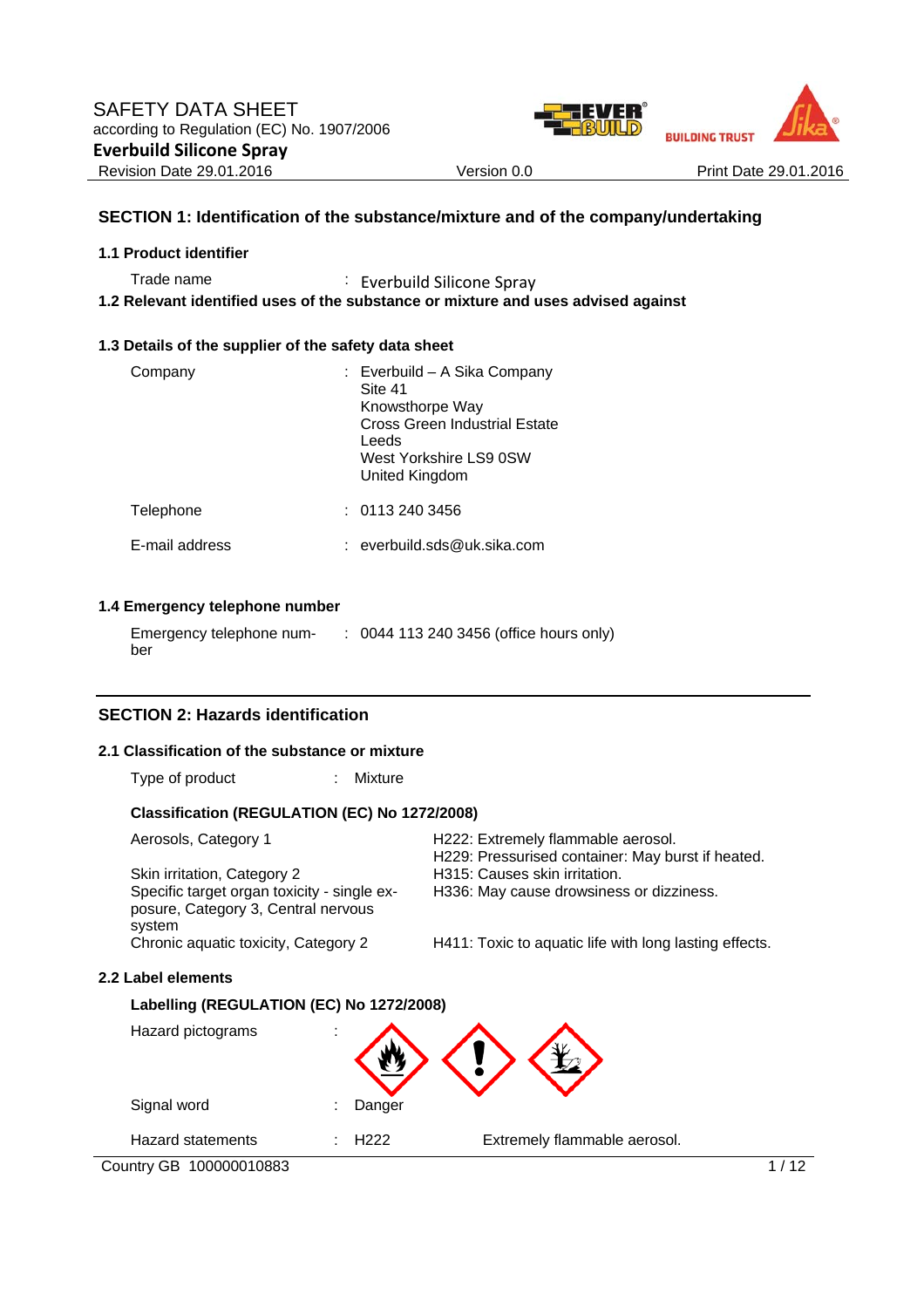# SAFETY DATA SHEET

according to Regulation (EC) No. 1907/2006





| <b>Everbuild Silicone Spray</b> |                    |                                                                                                      |                       |
|---------------------------------|--------------------|------------------------------------------------------------------------------------------------------|-----------------------|
| Revision Date 29.01.2016        |                    | Version 0.0                                                                                          | Print Date 29.01.2016 |
|                                 | H <sub>229</sub>   | Pressurised container: May burst if heated.                                                          |                       |
|                                 | H315               | Causes skin irritation.                                                                              |                       |
|                                 | H336               | May cause drowsiness or dizziness.                                                                   |                       |
|                                 | H411               | Toxic to aquatic life with long lasting effects.                                                     |                       |
| Precautionary statements        | <b>Prevention:</b> |                                                                                                      |                       |
|                                 | P <sub>210</sub>   | Keep away from heat, hot surfaces, sparks,<br>open flames and other ignition sources. No<br>smoking. |                       |
|                                 | P211               | Do not spray on an open flame or other<br>ignition source.                                           |                       |
|                                 | P <sub>251</sub>   | Do not pierce or burn, even after use.                                                               |                       |
|                                 | P <sub>261</sub>   | Avoid breathing dust/ fume/ gas/ mist/ va-<br>pours/ spray.                                          |                       |
|                                 | P <sub>280</sub>   | Wear protective gloves/ eye protection/ face<br>protection.                                          |                       |
|                                 | Storage:           |                                                                                                      |                       |
|                                 | $P410 + P412$      | Protect from sunlight. Do not expose to<br>temperatures exceeding 50 °C/ 122 °F.                     |                       |

Hazardous components which must be listed on the label:

921-024-6 Hydrocarbons, C6-C7, n-alkanes, isoalkanes, cyclics, <5% n-hexane

#### **2.3 Other hazards**

This substance/mixture contains no components considered to be either persistent, bioaccumulative and toxic (PBT), or very persistent and very bioaccumulative (vPvB) at levels of 0.1% or higher.

# **SECTION 3: Composition/information on ingredients**

#### **3.2 Mixtures**

#### **Hazardous components**

| <b>Chemical Name</b><br>CAS-No.<br>EC-No.<br>Registration number                                                                            | Classification<br>(REGULATION (EC)<br>No 1272/2008)                                                               | Concentration<br>[%] |
|---------------------------------------------------------------------------------------------------------------------------------------------|-------------------------------------------------------------------------------------------------------------------|----------------------|
| Hydrocarbons, C6-C7, n-alkanes, isoalkanes, cyclics,<br><5% n-hexane<br>64742-49-0<br>$921 - 024 - 6$<br>265-151-9<br>01-2119475514-35-XXXX | Flam. Liq.2; H225<br><b>Skin Irrit.2; H315</b><br>STOT SE3; H336<br>Asp. Tox.1; H304<br>Aquatic Chronic2;<br>H411 | $>= 25 - 50$         |
| Substances with a workplace exposure limit :                                                                                                |                                                                                                                   |                      |
| petroleum gases, liquefied<br>68476-85-7<br>270-704-2                                                                                       | Flam. Gas1; H220                                                                                                  | $>= 25 - 50$         |

For the full text of the H-Statements mentioned in this Section, see Section 16.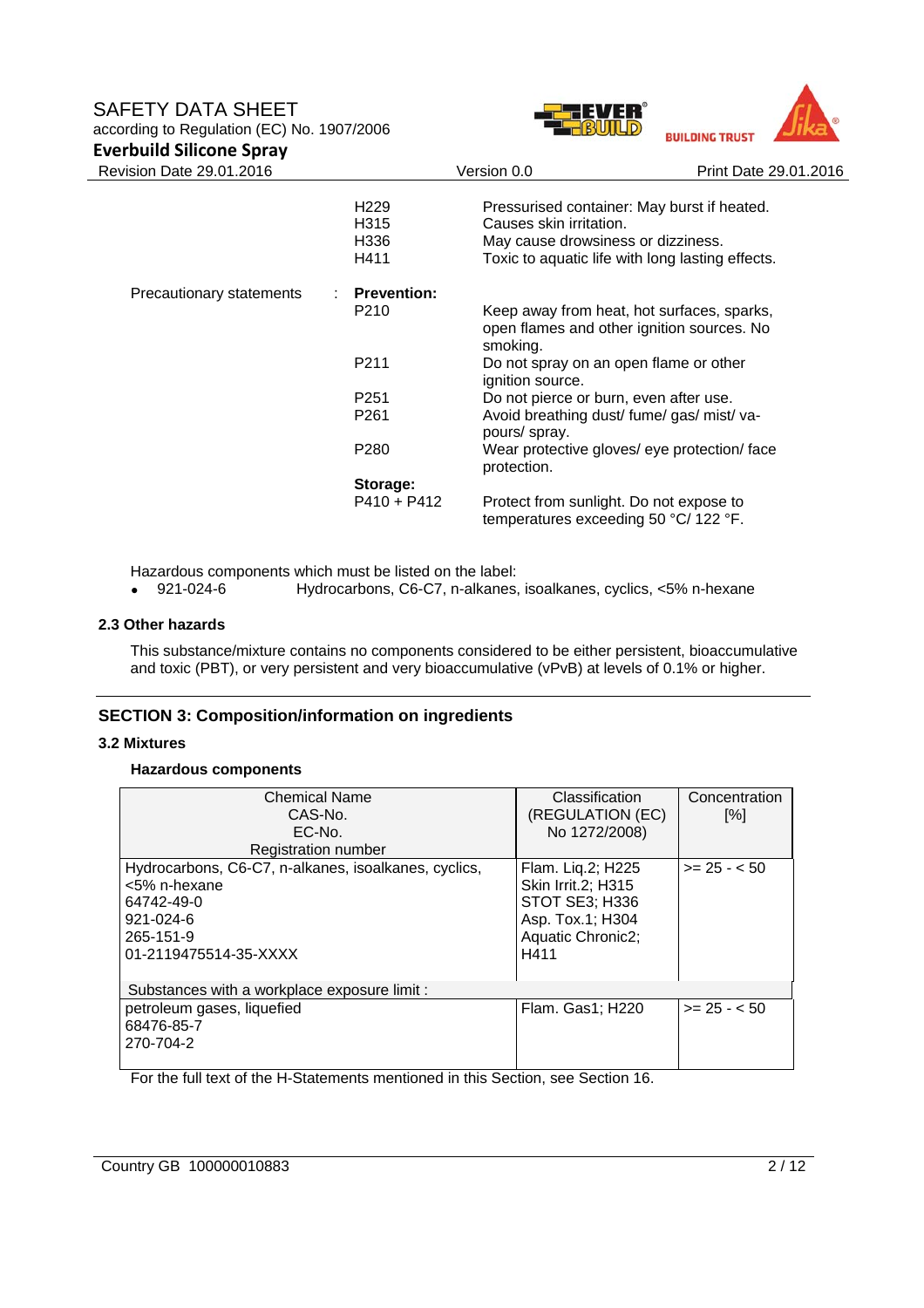



## **SECTION 4: First aid measures**

#### **4.1 Description of first aid measures**

| General advice          | : Move out of dangerous area.<br>Consult a physician.<br>Show this safety data sheet to the doctor in attendance.                                                                 |
|-------------------------|-----------------------------------------------------------------------------------------------------------------------------------------------------------------------------------|
| If inhaled              | $\therefore$ Move to fresh air.                                                                                                                                                   |
| In case of skin contact | : Take off contaminated clothing and shoes immediately.<br>Wash off with soap and plenty of water.<br>If symptoms persist, call a physician.                                      |
| In case of eye contact  | : Remove contact lenses.<br>Keep eye wide open while rinsing.<br>If eye irritation persists, consult a specialist.                                                                |
| If swallowed            | : Do not induce vomiting without medical advice.<br>Rinse mouth with water.<br>Do not give milk or alcoholic beverages.<br>Never give anything by mouth to an unconscious person. |
|                         | 4.2 Most important symptoms and effects, both acute and delayed                                                                                                                   |
| Symptoms                | : Erythema<br>Dermatitis<br>Loss of balance<br>Vertigo<br>See Section 11 for more detailed information on health effects<br>and symptoms.                                         |
| <b>Risks</b>            | irritant effects                                                                                                                                                                  |

 Causes skin irritation. May cause drowsiness or dizziness.

## **4.3 Indication of any immediate medical attention and special treatment needed**

Treatment : Treat symptomatically.

## **SECTION 5: Firefighting measures**

|       | 5.1 Extinguishing media      |                                                                                                                |
|-------|------------------------------|----------------------------------------------------------------------------------------------------------------|
|       | Suitable extinguishing media | : Use extinguishing measures that are appropriate to local cir-<br>cumstances and the surrounding environment. |
| media | Unsuitable extinguishing     | : Water                                                                                                        |

## **5.2 Special hazards arising from the substance or mixture**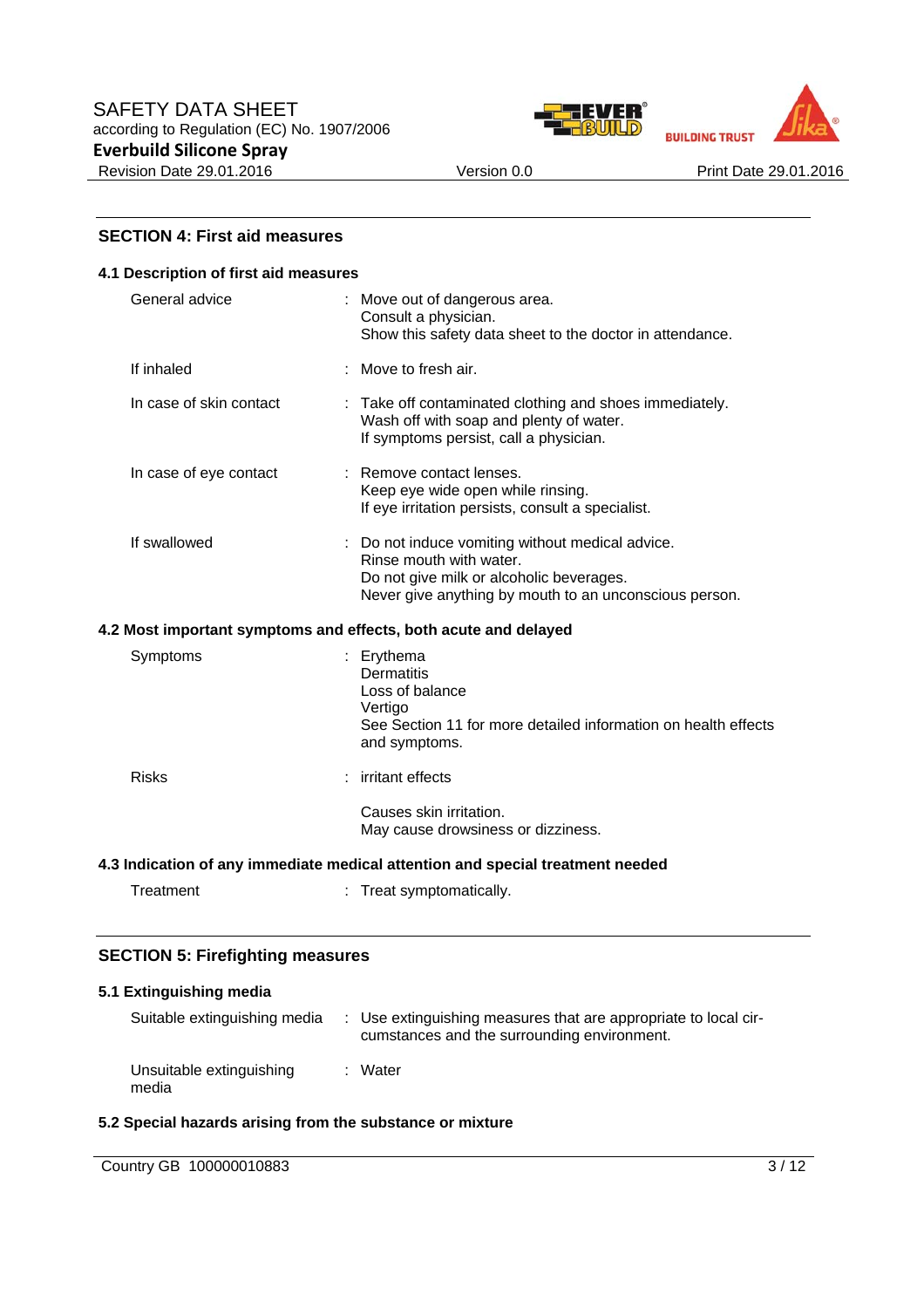# SAFETY DATA SHEET according to Regulation (EC) No. 1907/2006 **Everbuild Silicone Spray**





| <b>Revision Date 29.01.2016</b>           | Version 0.0                                                                                                                                                                                                                                                                       | Print Date 29.01.2016 |
|-------------------------------------------|-----------------------------------------------------------------------------------------------------------------------------------------------------------------------------------------------------------------------------------------------------------------------------------|-----------------------|
| Specific hazards during fire-<br>fighting | : Do not allow run-off from fire fighting to enter drains or water<br>courses.                                                                                                                                                                                                    |                       |
| Hazardous combustion prod-<br>ucts        | : No hazardous combustion products are known                                                                                                                                                                                                                                      |                       |
| 5.3 Advice for firefighters               |                                                                                                                                                                                                                                                                                   |                       |
| for firefighters                          | Special protective equipment : In the event of fire, wear self-contained breathing apparatus.                                                                                                                                                                                     |                       |
| Further information                       | : Use water spray to cool unopened containers. Collect contam-<br>inated fire extinguishing water separately. This must not be<br>discharged into drains. Fire residues and contaminated fire<br>extinguishing water must be disposed of in accordance with<br>local regulations. |                       |

# **SECTION 6: Accidental release measures**

## **6.1 Personal precautions, protective equipment and emergency procedures**

| Personal precautions | : Use personal protective equipment. |
|----------------------|--------------------------------------|
|                      | Deny access to unprotected persons.  |

# **6.2 Environmental precautions**

| Environmental precautions | : Do not flush into surface water or sanitary sewer system.   |
|---------------------------|---------------------------------------------------------------|
|                           | If the product contaminates rivers and lakes or drains inform |
|                           | respective authorities.                                       |

## **6.3 Methods and materials for containment and cleaning up**

## **6.4 Reference to other sections**

For personal protection see section 8.

# **SECTION 7: Handling and storage**

## **7.1 Precautions for safe handling**

| Advice on safe handling | : Do not breathe vapours or spray mist. Avoid exceeding the<br>given occupational exposure limits (see section 8). Do not get<br>in eyes, on skin, or on clothing. For personal protection see<br>section 8. Smoking, eating and drinking should be prohibited<br>in the application area. Take precautionary measures against<br>static discharge. Open drum carefully as content may be un- |
|-------------------------|-----------------------------------------------------------------------------------------------------------------------------------------------------------------------------------------------------------------------------------------------------------------------------------------------------------------------------------------------------------------------------------------------|
|                         | der pressure. Take necessary action to avoid static electricity<br>discharge (which might cause ignition of organic vapours).<br>Follow standard hygiene measures when handling chemical<br>products                                                                                                                                                                                          |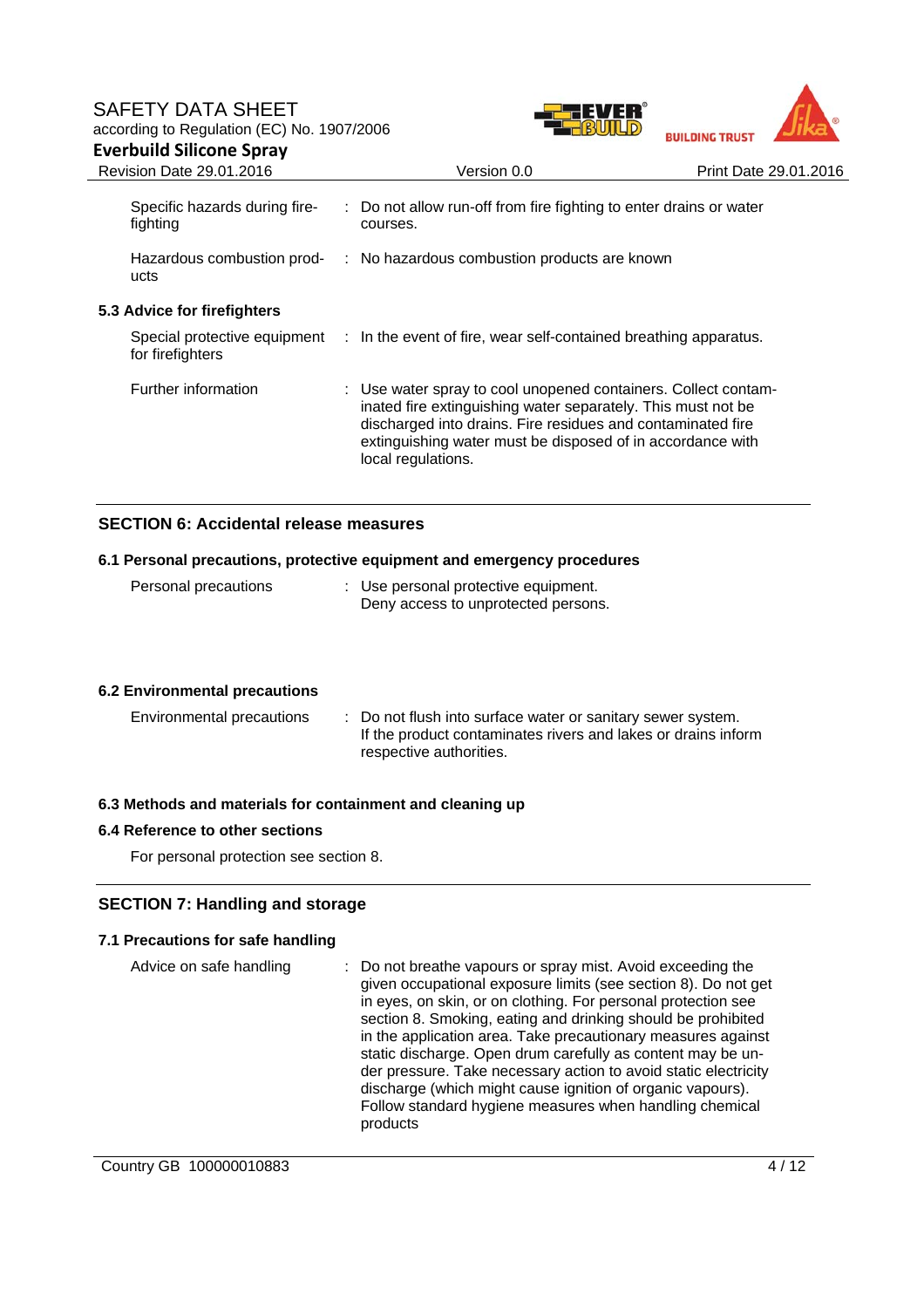



| Advice on protection against<br>fire and explosion               | : Use explosion-proof equipment. Keep away from<br>heat/sparks/open flames/hot surfaces. No smoking. Do not<br>spray on a naked flame or any incandescent material. Take<br>precautionary measures against electrostatic discharges.                                                                                                                                                      |  |  |  |  |
|------------------------------------------------------------------|-------------------------------------------------------------------------------------------------------------------------------------------------------------------------------------------------------------------------------------------------------------------------------------------------------------------------------------------------------------------------------------------|--|--|--|--|
| Hygiene measures                                                 | : Handle in accordance with good industrial hygiene and safety<br>practice. When using do not eat or drink. When using do not<br>smoke. Wash hands before breaks and at the end of workday.                                                                                                                                                                                               |  |  |  |  |
| 7.2 Conditions for safe storage, including any incompatibilities |                                                                                                                                                                                                                                                                                                                                                                                           |  |  |  |  |
| Requirements for storage<br>areas and containers                 | : BEWARE: Aerosol is pressurized. Keep away from direct sun<br>exposure and temperatures over 50 °C. Do not open by force<br>or throw into fire even after use. Do not spray on flames or<br>red-hot objects. Store in original container. Keep container<br>tightly closed in a dry and well-ventilated place. Observe label<br>precautions. Store in accordance with local regulations. |  |  |  |  |
| Other data                                                       | : No decomposition if stored and applied as directed.                                                                                                                                                                                                                                                                                                                                     |  |  |  |  |
| 7.3 Specific end use(s)                                          |                                                                                                                                                                                                                                                                                                                                                                                           |  |  |  |  |
| Specific use(s)                                                  | : No data available                                                                                                                                                                                                                                                                                                                                                                       |  |  |  |  |

# **SECTION 8: Exposure controls/personal protection**

# **8.1 Control parameters**

## **Components with workplace control parameters**

| Components                 | CAS-No.    | Value       | Control parame-<br>ters <sup>*</sup>  | Basis * |
|----------------------------|------------|-------------|---------------------------------------|---------|
| petroleum gases, liquefied | 68476-85-7 | <b>TWA</b>  | $1.000$ ppm<br>$1.750$ mg/m $3$       | GB EH40 |
|                            |            | <b>STEL</b> | $1.250$ ppm<br>$2.180 \text{ mg/m}$ 3 | GB EH40 |

# **8.2 Exposure controls**

| Personal protective equipment |                                                                                                                                                                                                                  |  |  |  |  |
|-------------------------------|------------------------------------------------------------------------------------------------------------------------------------------------------------------------------------------------------------------|--|--|--|--|
| Eye protection                | : Safety glasses with side-shields<br>Eye wash bottle with pure water                                                                                                                                            |  |  |  |  |
| Hand protection               | : Chemical-resistant, impervious gloves complying with an ap-<br>proved standard must be worn at all times when handling<br>chemical products. Reference number EN 374. Follow manu-<br>facturer specifications. |  |  |  |  |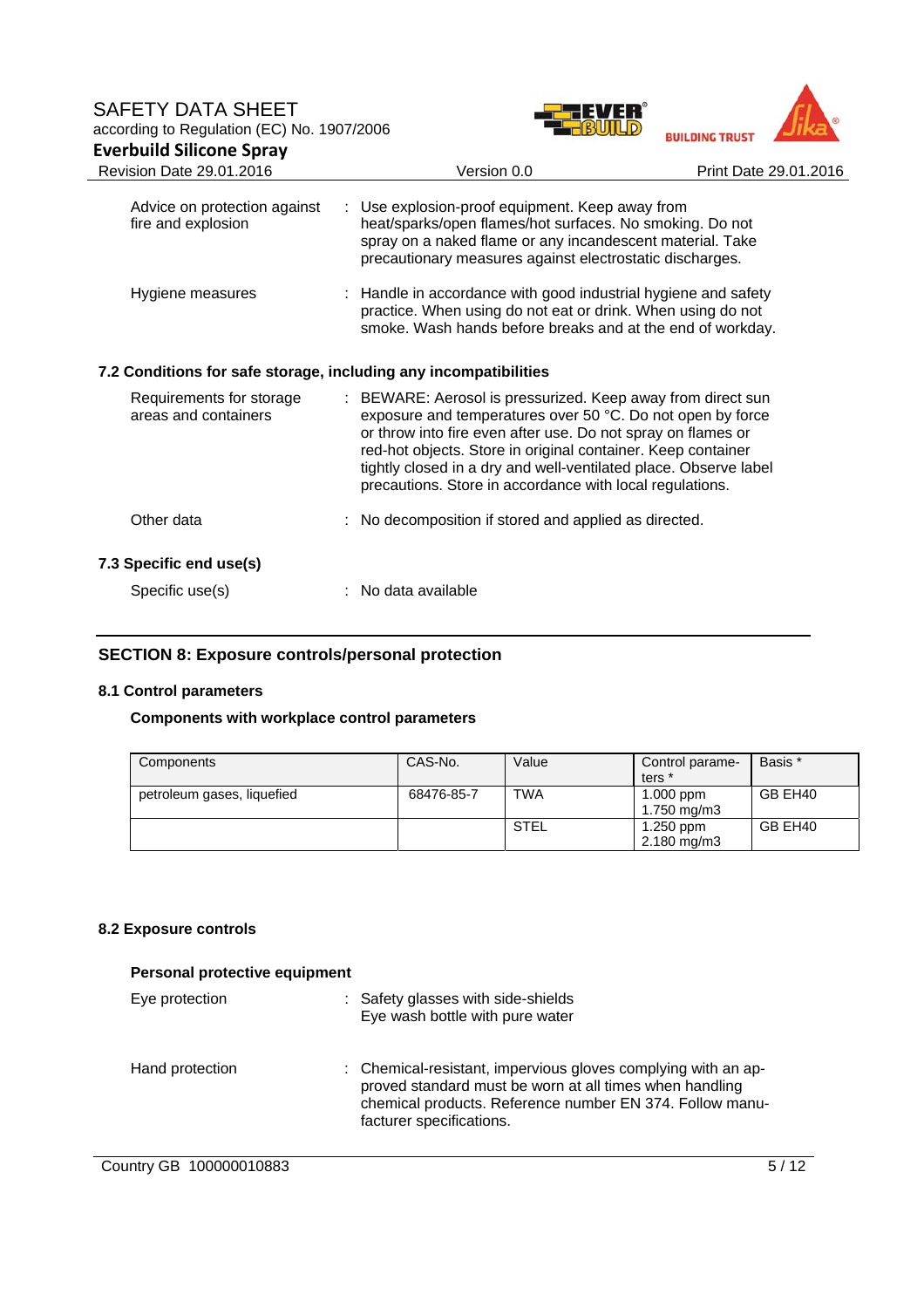



Skin and body protection : Protective clothing (e.g. Safety shoes acc. to EN ISO 20345, long-sleeved working clothing, long trousers). Rubber aprons and protective boots are additionaly recommended for mixing and stirring work. Respiratory protection : Respirator selection must be based on known or anticipated exposure levels, the hazards of the product and the safe working limits of the selected respirator. organic vapor (Type A) and particulate filter A1: < 1000 ppm; A2: < 5000 ppm; A3: < 10000 ppm P1: Inert material; P2, P3: hazardous substances Ensure adequate ventilation. This can be achieved by local exhaust extraction or by general ventilation. (EN 689 - Methods for determining inhalation exposure). This applies in particular to the mixing / stirring area. In case this is not sufficent to keep the concentrations under the occupational exposure limits then respiration protection measures must be used.

#### **Environmental exposure controls**

General advice : Do not flush into surface water or sanitary sewer system. If the product contaminates rivers and lakes or drains inform respective authorities.

# **SECTION 9: Physical and chemical properties**

#### **9.1 Information on basic physical and chemical properties**

| Appearance                                  | aerosol             |
|---------------------------------------------|---------------------|
| Colour                                      | colourless          |
| Odour                                       | aromatic            |
| Odour Threshold                             | No data available   |
| Flash point                                 | : $-40 °C$          |
| Autoignition temperature                    | : No data available |
| Lower explosion limit (Vol-%) : $1,1\%$ (V) |                     |
| Upper explosion limit (Vol-%) : $7,4\%$ (V) |                     |
| Flammability                                | : No data available |
| Oxidizing properties                        | No data available   |
| рH                                          | No data available   |

Country GB 100000010883 6 / 12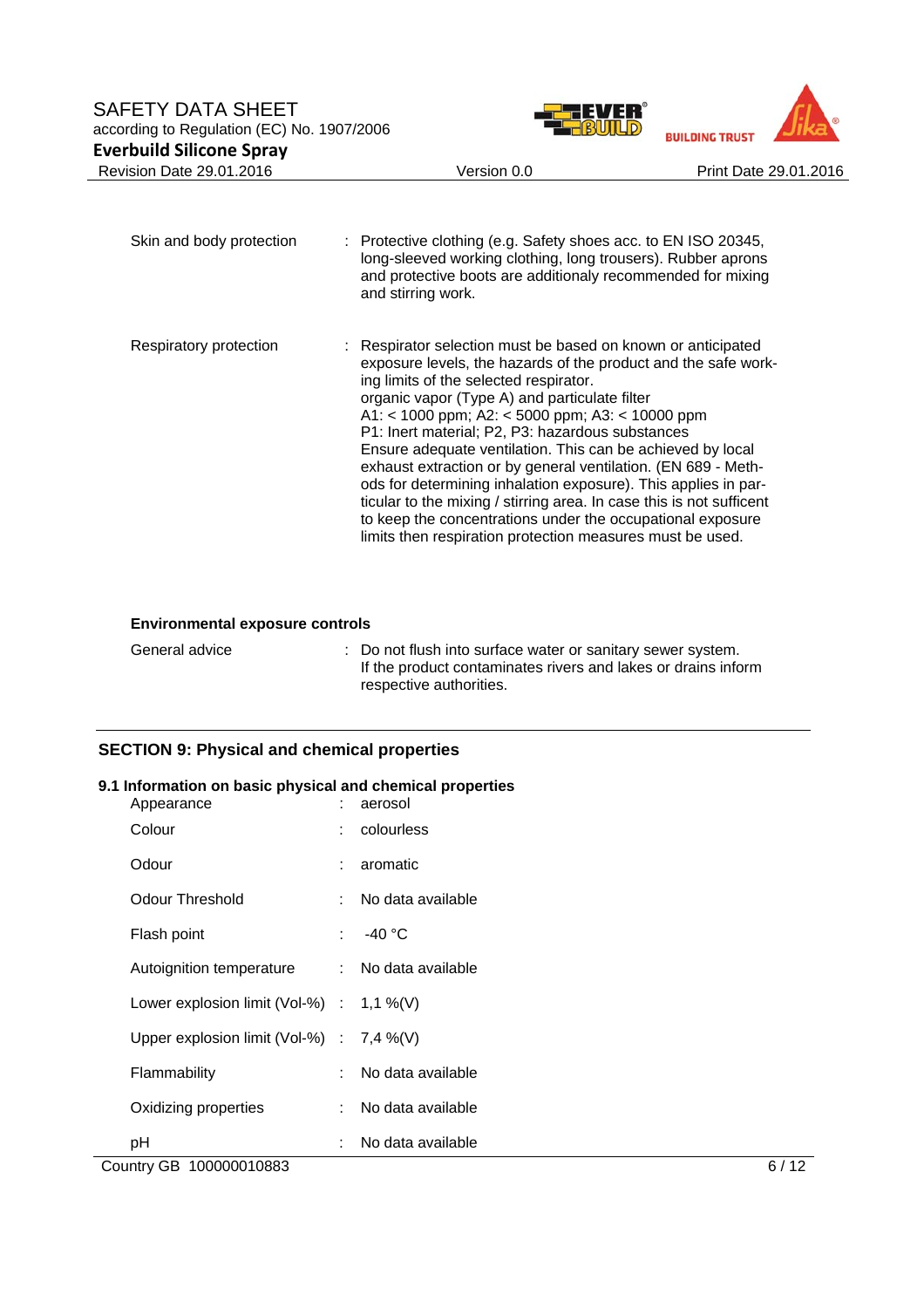# SAFETY DATA SHEET according to Regulation (EC) No. 1907/2006

# **Everbuild Silicone Spray**





Revision Date 29.01.2016 **Version 0.0** Version 0.0 Print Date 29.01.2016

| Melting point/range / Freez-<br>ing point  |     | No data available              |
|--------------------------------------------|-----|--------------------------------|
| Boiling point/boiling range                | t.  | No data available              |
| Vapour pressure                            | t.  | 34,6637 hPa                    |
| Density                                    |     | $ca.0,652$ g/cm3<br>at 20 $°C$ |
| Water solubility                           | × 1 | No data available              |
| Partition coefficient: n-<br>octanol/water |     | No data available              |
| Viscosity, dynamic                         | ٠.  | No data available              |
| Viscosity, kinematic                       | t.  | Not applicable                 |
| Relative vapour density                    | t.  | No data available              |
| Evaporation rate                           |     | No data available              |

#### **9.2 Other information**

No data available

# **SECTION 10: Stability and reactivity**

# **10.1 Reactivity**

No dangerous reaction known under conditions of normal use.

# **10.2 Chemical stability**

The product is chemically stable.

## **10.3 Possibility of hazardous reactions**

| Hazardous reactions                   | : Stable under recommended storage conditions.      |
|---------------------------------------|-----------------------------------------------------|
| 10.4 Conditions to avoid              |                                                     |
| Conditions to avoid                   | : Heat, flames and sparks.                          |
| 10.5 Incompatible materials           |                                                     |
| Materials to avoid                    | $\therefore$ No data available.                     |
| 10.6 Hazardous decomposition products |                                                     |
| Hazardous decomposition<br>products   | No decomposition if stored and applied as directed. |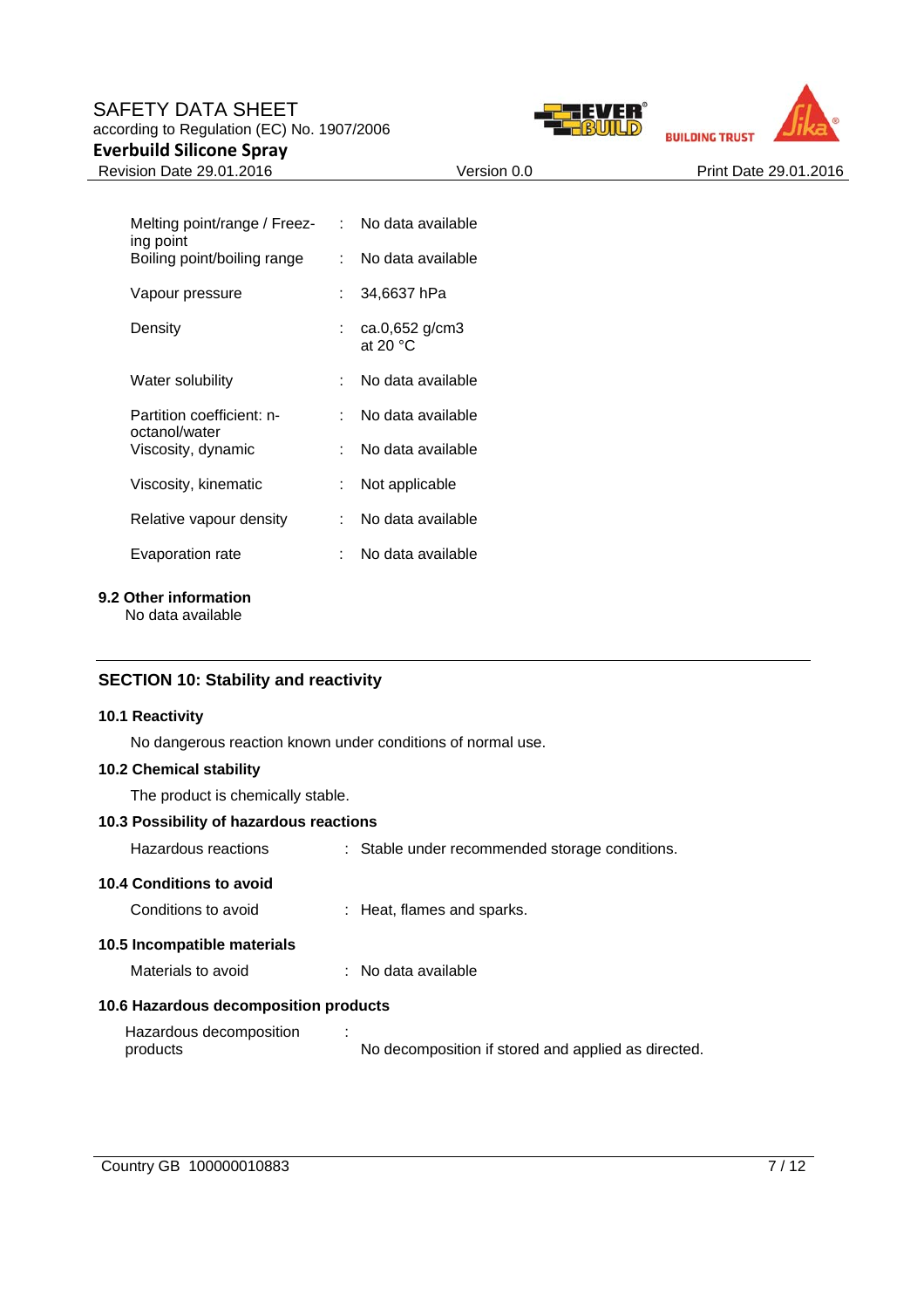



# **SECTION 11: Toxicological information**

#### **11.1 Information on toxicological effects**

#### **Acute toxicity**

Not classified based on available information.

**Skin corrosion/irritation** Causes skin irritation.

**Serious eye damage/eye irritation** Not classified based on available information.

#### **Respiratory or skin sensitisation**

Skin sensitisation: Not classified based on available information.# Respiratory sensitisation: Not classified based on available information.

#### **Germ cell mutagenicity**

Not classified based on available information.

## **Carcinogenicity**

Not classified based on available information.

## **Reproductive toxicity**

Not classified based on available information.

#### **STOT - single exposure**

May cause drowsiness or dizziness.

# **STOT - repeated exposure**

Not classified based on available information.

## **Aspiration toxicity**

Not classified based on available information.

# **SECTION 12: Ecological information**

#### **12.1 Toxicity**

No data available

#### **12.2 Persistence and degradability**

No data available

#### **12.3 Bioaccumulative potential**

No data available

#### **12.4 Mobility in soil**

No data available

#### **12.5 Results of PBT and vPvB assessment**

#### **Product:**

Assessment : This substance/mixture contains no components considered to be either persistent, bioaccumulative and toxic (PBT), or

Country GB 100000010883 8/12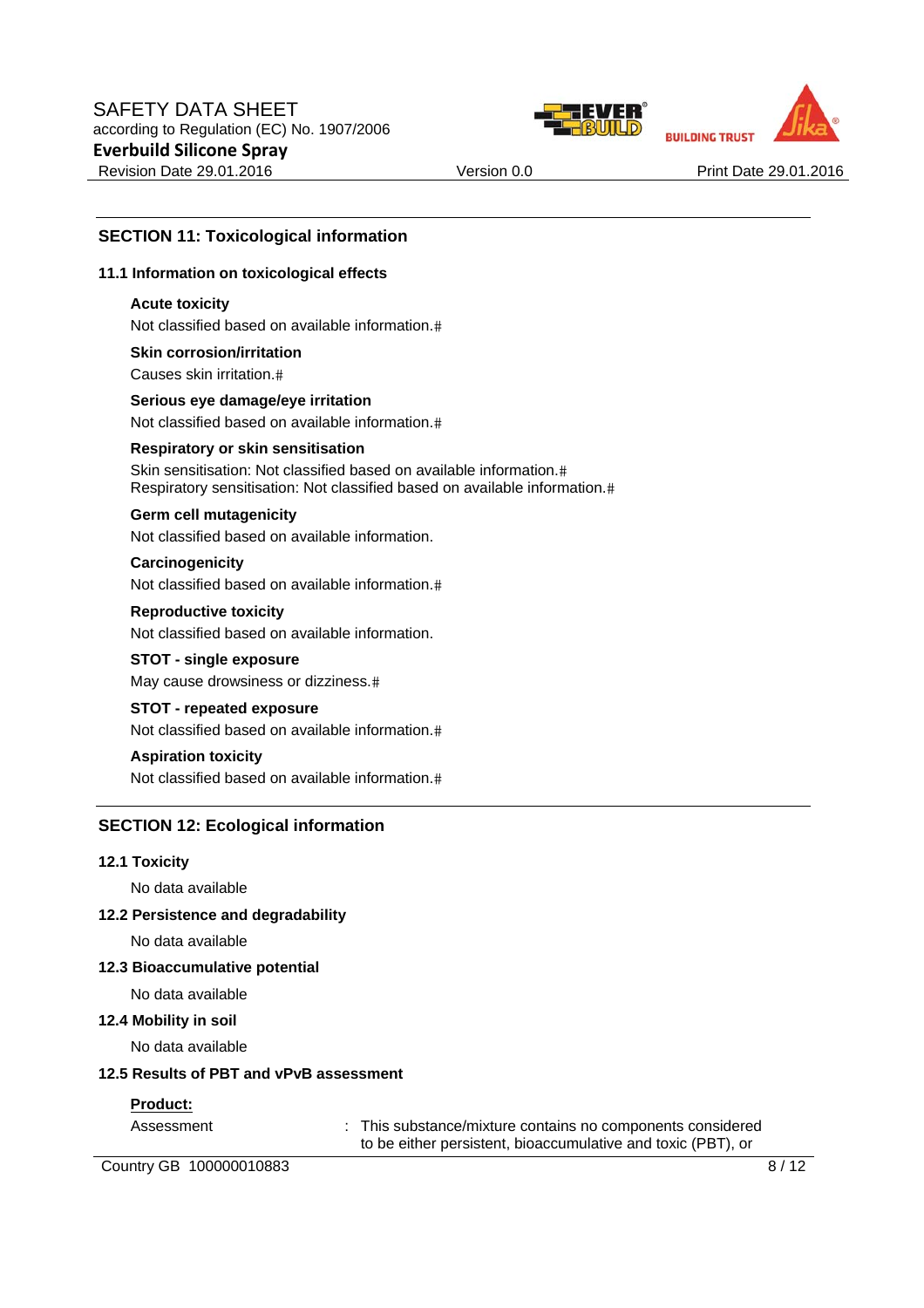



very persistent and very bioaccumulative (vPvB) at levels of 0.1% or higher..

# **12.6 Other adverse effects**

No data available

# **SECTION 13: Disposal considerations**

#### **13.1 Waste treatment methods**

| Product                | : The generation of waste should be avoided or minimized<br>wherever possible.<br>Empty containers or liners may retain some product residues.<br>This material and its container must be disposed of in a safe<br>way.<br>Dispose of surplus and non-recyclable products via a licensed<br>waste disposal contractor.<br>Disposal of this product, solutions and any by-products should<br>at all times comply with the requirements of environmental<br>protection and waste disposal legislation and any regional<br>local authority requirements.<br>Avoid dispersal of spilled material and runoff and contact with<br>soil, waterways, drains and sewers. |
|------------------------|-----------------------------------------------------------------------------------------------------------------------------------------------------------------------------------------------------------------------------------------------------------------------------------------------------------------------------------------------------------------------------------------------------------------------------------------------------------------------------------------------------------------------------------------------------------------------------------------------------------------------------------------------------------------|
| Contaminated packaging | : 15 01 10* packaging containing residues of or contaminated<br>by dangerous substances                                                                                                                                                                                                                                                                                                                                                                                                                                                                                                                                                                         |

# **SECTION 14: Transport information**

| <b>ADR</b><br>14.1 UN number<br>14.2 Description of the goods<br>14.3 Class<br><b>Classification Code</b><br>Labels<br>Tunnel restriction code<br>14.5 Environmentally hazard-<br>ous | : 1950<br>: AEROSOLS<br>$\cdot$ 2<br>: 5F<br>: 2.1<br>(D)<br>: no |
|---------------------------------------------------------------------------------------------------------------------------------------------------------------------------------------|-------------------------------------------------------------------|
| IATA<br>14.1 UN number<br>14.2 Description of the goods<br>14.3 Class<br>Labels<br>14.5 Environmentally hazard-<br>ous                                                                | : 1950<br>: Aerosols, flammable<br>: 2.1<br>: 2.1<br>: no         |
| <b>IMDG</b><br>14.1 UN number                                                                                                                                                         | 1950                                                              |

Country GB 100000010883 9/12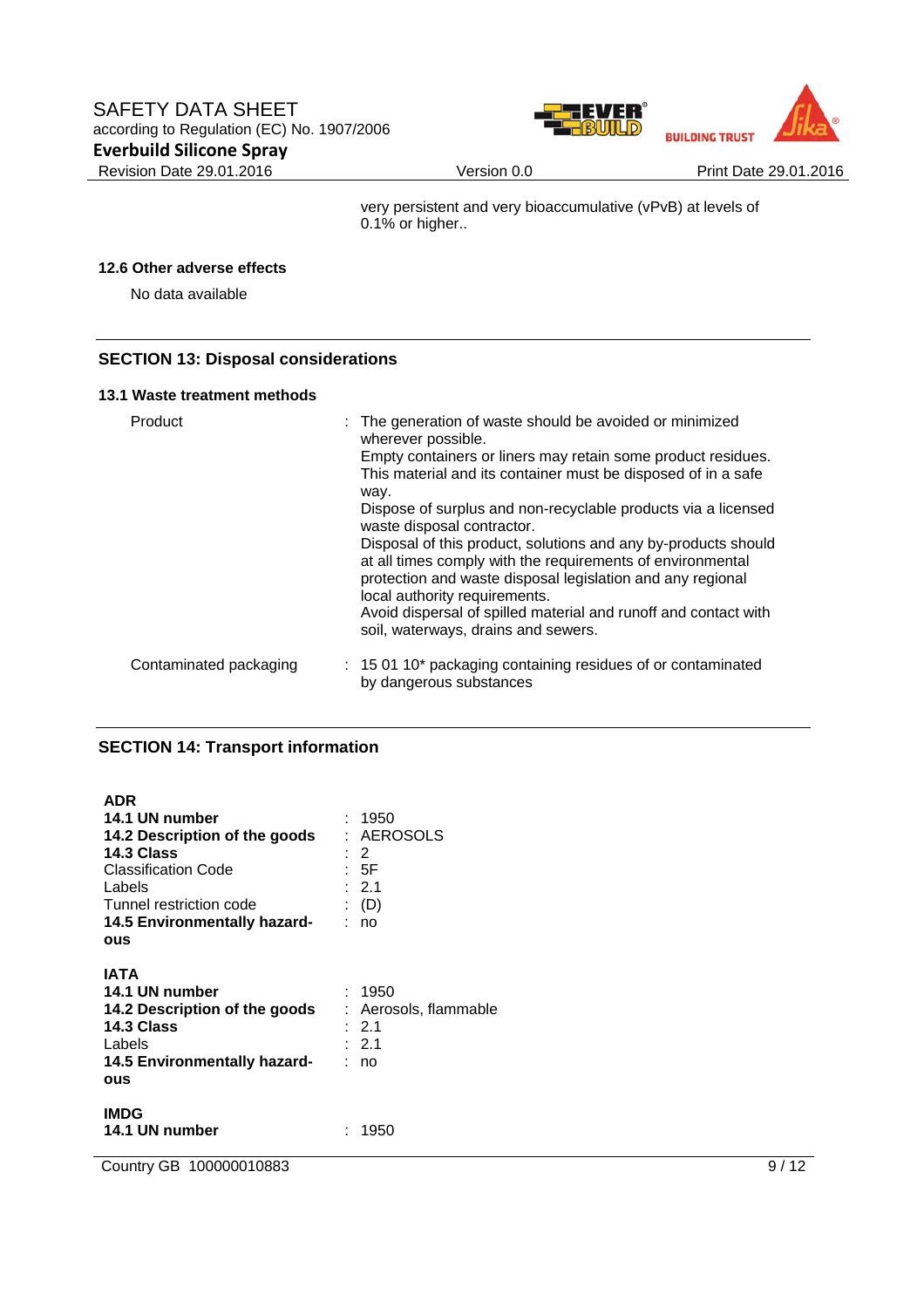



Revision Date 29.01.2016 Version 0.0 Print Date 29.01.2016

| 14.2 Description of the goods | : AEROSOLS       |
|-------------------------------|------------------|
| 14.3 Class                    | $\therefore$ 2.1 |
| Labels                        | $\div$ 2.1       |
| EmS Number 1                  | $\therefore$ F-D |
| EmS Number 2                  | $\therefore$ S-U |
| 14.5 Marine pollutant         | no               |

**14.6 Special precautions for user** 

No data available

**14.7 Transport in bulk according to Annex II of MARPOL 73/78 and the IBC Code**  Not applicable

# **SECTION 15: Regulatory information**

# **15.1 Safety, health and environmental regulations/legislation specific for the substance or mixture**

| <b>Prohibition/Restriction</b><br>REACH - Restrictions on the manufacture, placing on<br>the market and use of certain dangerous substances,<br>preparations and articles (Annex XVII) |  |  | : Banned and/or restricted<br>(petroleum gases, liquefied)      |
|----------------------------------------------------------------------------------------------------------------------------------------------------------------------------------------|--|--|-----------------------------------------------------------------|
| REACH - Candidate List of Substances of Very High<br>Concern for Authorisation (Article 59).                                                                                           |  |  | : None of the components are listed<br>(=> 0.1 %).              |
| REACH - List of substances subject to authorisation<br>(Annex XIV)                                                                                                                     |  |  | $:$ Not applicable                                              |
| <b>REACH Information:</b><br>All substances contained in our Products are                                                                                                              |  |  | - preregistered or registered by our upstream suppliers, and/or |

- preregistered or registered by us, and/or
- excluded from the regulation, and/or
- exempted from the registration.

Seveso III: Directive 2012/18/EU of the European Parliament and of the Council on the control of major-accident hazards involving dangerous substances.

| P <sub>3</sub> a | <b>FLAMMABLE AEROSOLS</b>                                                                                                                                                                                                                                                                       | Quantity 1<br>150 t | Quantity 2<br>500 t |
|------------------|-------------------------------------------------------------------------------------------------------------------------------------------------------------------------------------------------------------------------------------------------------------------------------------------------|---------------------|---------------------|
| E <sub>2</sub>   | <b>ENVIRONMENTAL</b><br><b>HAZARDS</b>                                                                                                                                                                                                                                                          | 200t                | 500 t               |
| 34               | Petroleum products: (a)<br>gasolines and naphthas,<br>(b) kerosenes (including jet<br>fuels), (c) gas oils (includ-<br>ing diesel fuels, home<br>heating oils and gas oil<br>blending streams), (d)<br>heavy fuel oils (e) alterna-<br>tive fuels serving the same<br>purposes and with similar | 2.500 t             | 25,000 t            |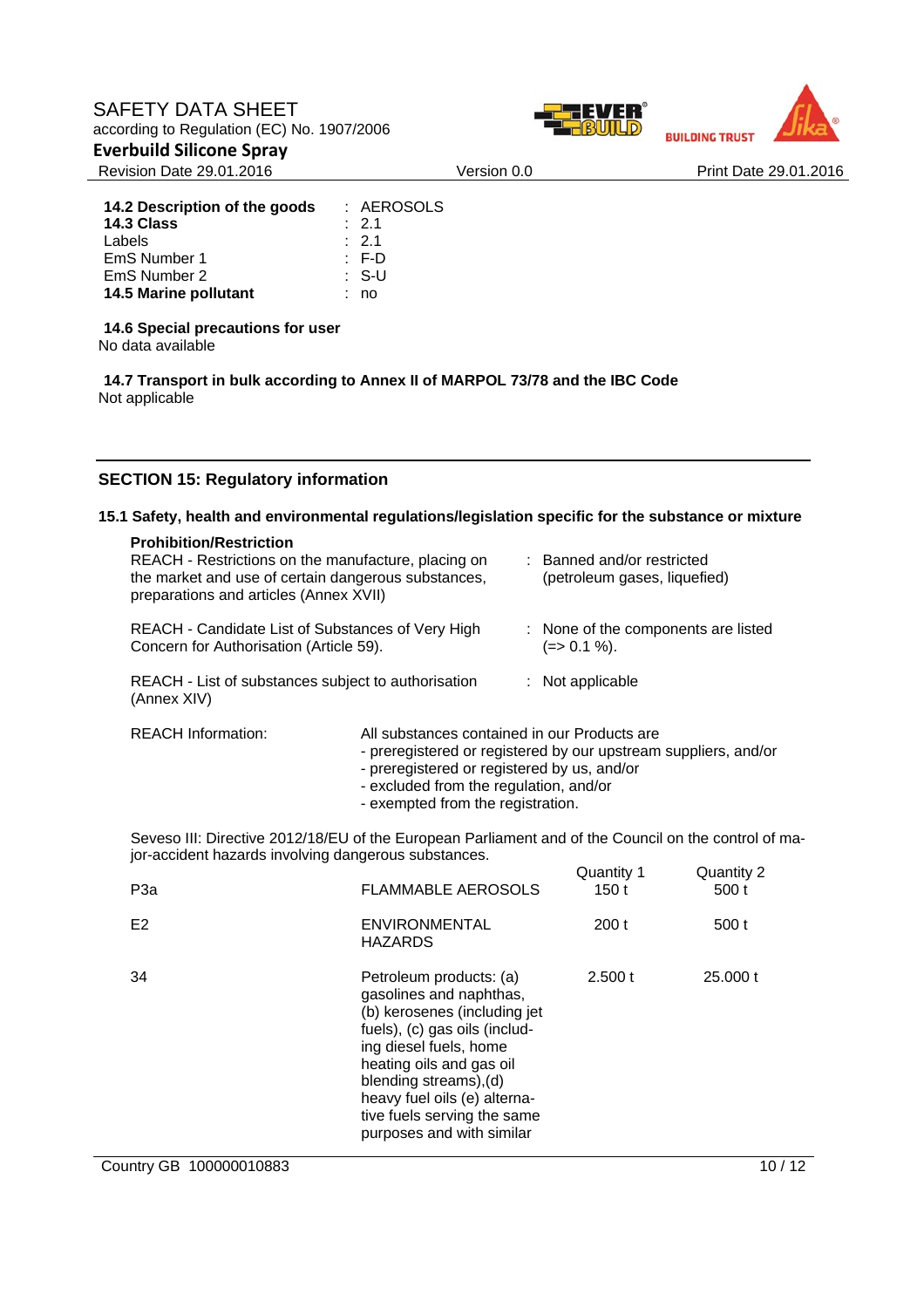



| <b>Revision Date 29.01.2016</b> | Version 0.0                                                                                                                 | Print Date 29.01.2016 |      |
|---------------------------------|-----------------------------------------------------------------------------------------------------------------------------|-----------------------|------|
|                                 | properties as regards<br>flammability and environ-<br>mental hazards as the<br>products referred to in<br>points (a) to (d) |                       |      |
| 18                              | Liquefied extremely flam-<br>mable gases (including<br>LPG) and natural gas                                                 | 50 t                  | 200t |
| VOC-CH (VOCV)                   | $: 60 \%$                                                                                                                   |                       |      |
| VOC-EU (solvent)                | $: 60 \%$                                                                                                                   |                       |      |
|                                 |                                                                                                                             |                       |      |

If other regulatory information applies that is not already provided elsewhere in the Safety Data Sheet, then it is described in this subsection.

| Health, safety and environ-<br>mental regulation/legislation<br>specific for the substance or<br>mixture: | : The Chemicals (Hazard Information and Packaging for Sup-<br>ply) Regulations 2002<br>Control of Substances Hazardous to Health Regulations 2002<br>The Management of Health and Safety at Work Regulations<br>1999<br>Health and Safety at Work Act 1974<br>Environmental Protection Act 1990 & Subsidiary Regulations |
|-----------------------------------------------------------------------------------------------------------|--------------------------------------------------------------------------------------------------------------------------------------------------------------------------------------------------------------------------------------------------------------------------------------------------------------------------|
|                                                                                                           |                                                                                                                                                                                                                                                                                                                          |

#### **15.2 Chemical Safety Assessment**

This product contains substances for which Chemical Safety Assessments are still required.

# **SECTION 16: Other information**

#### **Full text of H-Statements**

| H <sub>220</sub> | Extremely flammable gas.                         |
|------------------|--------------------------------------------------|
| H <sub>225</sub> | Highly flammable liquid and vapour.              |
| H304             | May be fatal if swallowed and enters airways.    |
| H315             | Causes skin irritation.                          |
| H336             | May cause drowsiness or dizziness.               |
| H411             | Toxic to aquatic life with long lasting effects. |
|                  |                                                  |

# **Full text of other abbreviations**

| Aquatic Chronic | Chronic aquatic toxicity                                            |
|-----------------|---------------------------------------------------------------------|
| Asp. Tox.       | Aspiration hazard                                                   |
| Flam, Gas       | Flammable gases                                                     |
| Flam. Liq.      | Flammable liquids                                                   |
| Skin Irrit.     | Skin irritation                                                     |
| STOT SE         | Specific target organ toxicity - single exposure                    |
| <b>ADR</b>      | Accord européen relatif au transport international des marchandises |
|                 | Dangereuses par Route                                               |
| <b>CAS</b>      | <b>Chemical Abstracts Service</b>                                   |
| <b>DNEL</b>     | Derived no-effect level                                             |

Country GB 100000010883 11/12